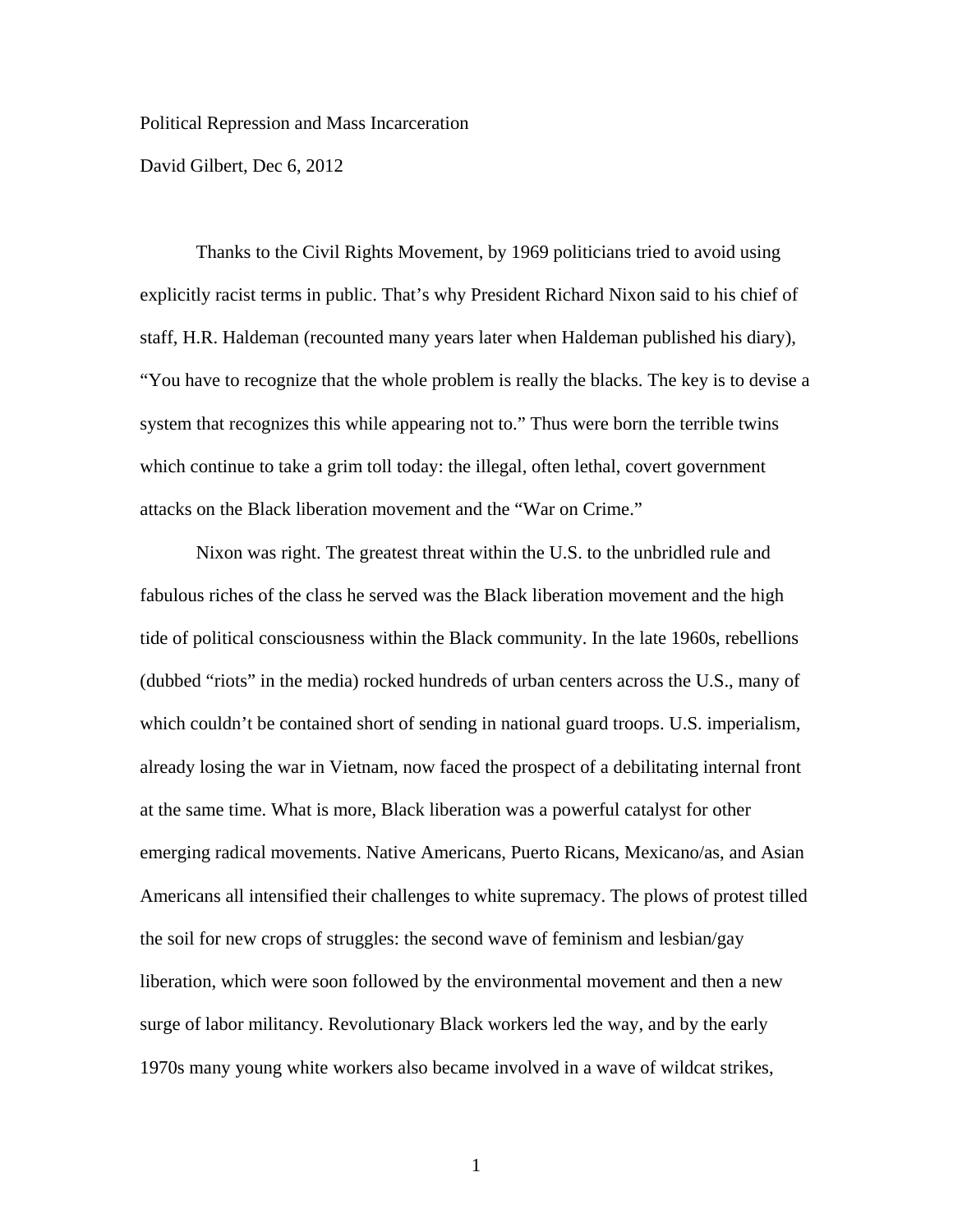defying the bureaucratic union leaders. All these upheavals not only confronted the prevailing social order but also threatened the corporate bottom line with new costs for welfare, for better pay and conditions for labor, and for environmental regulations.

With the electrifying rise of Black liberation, the FBI developed a "counter intelligence program" (COINTELPRO) to "disrupt, misdirect or otherwise neutralize" Black nationalist organizations. The most popular and dynamic such group was the Black Panther Party for Self-Defense, which FBI Director J. Edgar Hoover deemed "the greatest threat to the internal security of the U.S." COINTELPRO was just one of the many repressive programs instituted by law enforcement, the military, and the CIA. From 1969 through 1971, some 40 Panthers were killed—some directly by police forces, some as the result of internal frictions fanned to deadly flames by police infiltrators. Over 1,000 Panthers were jailed, almost all of them on trumped up charges. Some of those Panthers are still in Prison today: Marshall Eddie Conway, Romaine Chip Fitzgerald, Mondo we Langa, Ed Poindexter.

COINTELPRO and companion programs were complemented by a broader strategy to deal with social unrest, Nixon's "War on Crime." Using racially coded language (to white Americans, the imagine of the "criminal" is a Black male), the government mobilized public support for a range of police-state powers, such as gutting the Fourth Amendment's protections against "unreasonable search and seizure," and such as the proliferation of highly militarized police units—SWAT teams. There were no SWAT teams in 1965; now almost every city in the U.S. has one.

The Right-wing offensive kicked into higher gear in 1981, with President Ronald Reagan and his promotion of the "War on Drugs." This disastrous policy combined with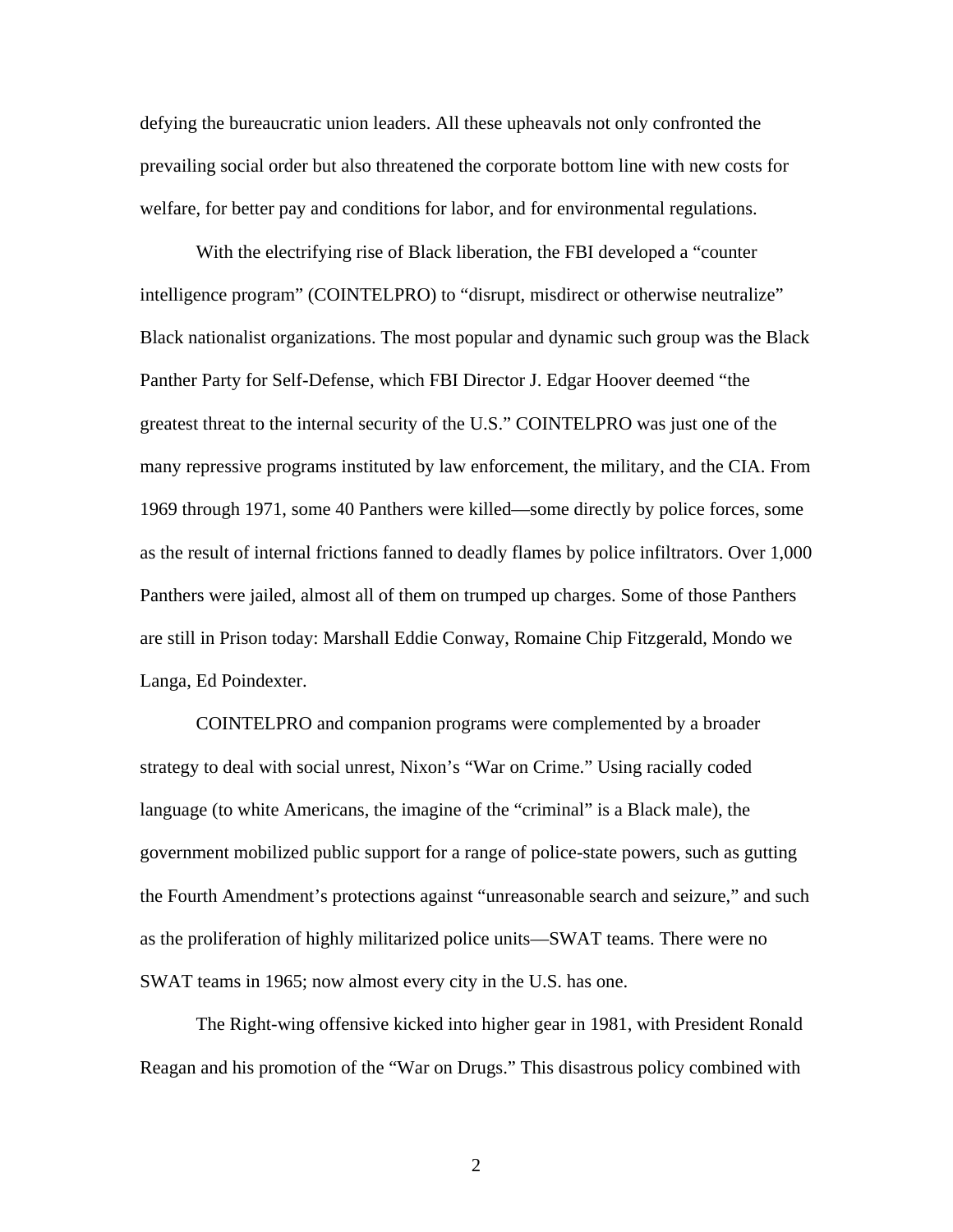other racially coded campaigns—against "welfare queens" (read as Black women) and immigrants (read as Latino/a). Given the potential for Black-led, wide scale worker militancy in a period of stagnating real wages, the ruling class thus used racism to deflect white workers' anger away from their corporate bosses and instead toward the despised "racial others."

At the time drugs were a real but relatively minor problem (which had been made worse by the CIA's repeated use of the illegal drug trade to finance several of the terrorist organizations that it sponsored). But this war was in no way a sincere, if ham-fisted, effort to solve that problem. The U.S. already had gone through Prohibition from 1919- 33. Criminalizing alcohol didn't stop people from drinking, but it made the now illegal liquor very lucrative and therefore a major generator of crime and violence. The "War on Drugs" has worked the same way, in spades: and it has worked in spades for the ruling class in using racism to build public support for greater police powers and by catapulting previously cohesive ghettos and barrios into chaos. On that day when Nixon complained to Haldeman about the blacks, 300,000 persons were behind bars in the U.S.; today the number is 2,300,000 human beings, the majority—and way disproportionately—Black and Latino/a.

These barbaric trends won't necessarily stay locked away in the U.S. Europe has its own history of racism and racist scapegoating, now in a vicious resurgence with antiimmigrant demagogy. Some European governments have been complicit in grave violations of human rights stemming from the "War on Terror," such as extraordinary rendition. The U.S. penal system's long history of unjustified arrests and cruel mistreatment of prisoners paved the way to abuses of Abu Ghraib and Guantanamo. Now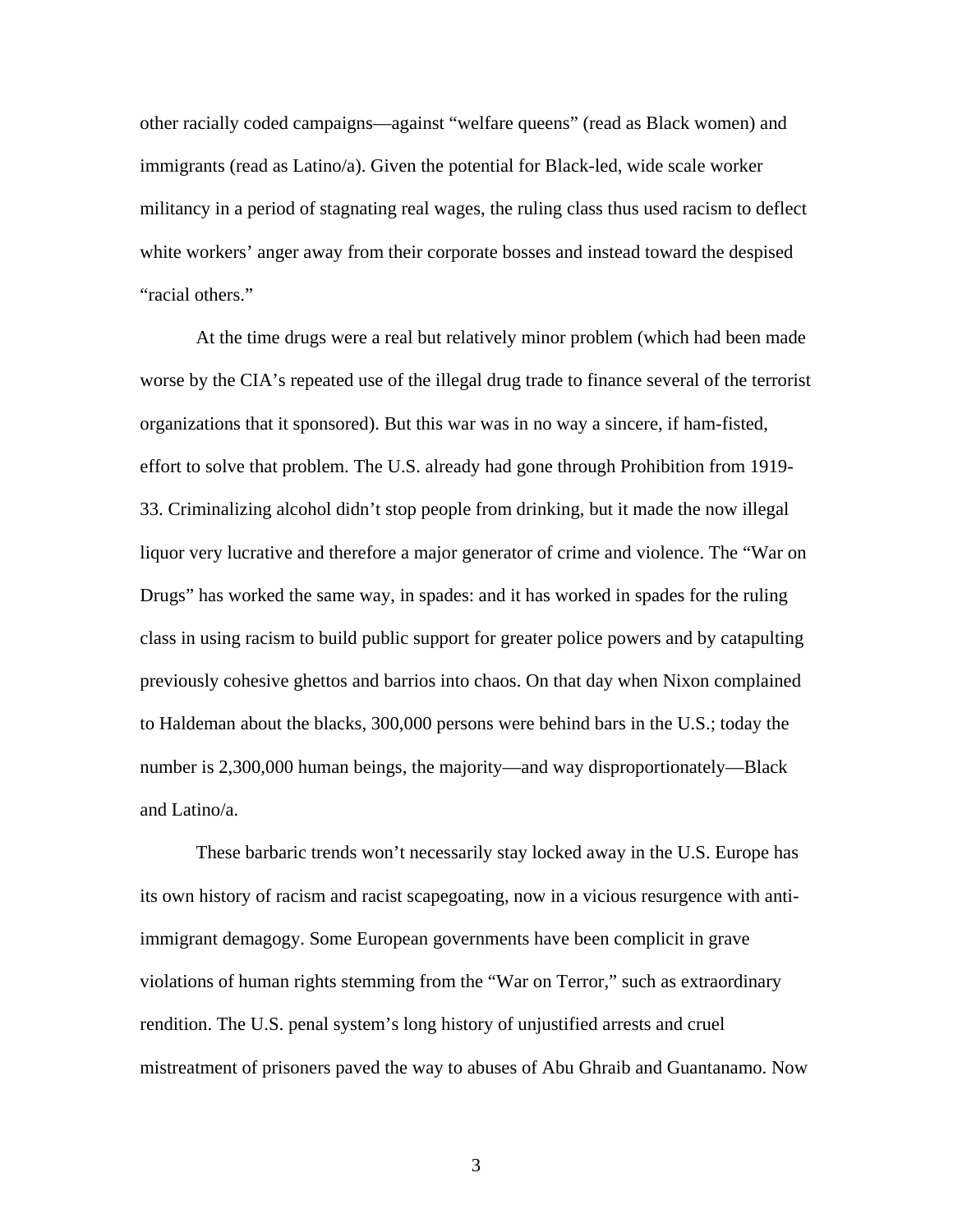the European Court of Human Rights has cleared the way to extradite accused terrorists to the U.S. despite the likelihood of incarceration in a federal supermax prison such as the one in Florence, Colorado, under conditions of extreme isolation that have been condemned as torture by prominent human rights organizations. Will the *Barbar Ahmad and Others v. UK* decision open the door to "legalizing" such brutal conditions in Europe?

Discussions of the criminal justice system often omit or neglect women because they constitute only 7% of prisoners in the U.S. (although 205,000 is still a formidable number), but the impact on women is dire. The expansive and aggressive "War on Crime" has led to a much more rapid increase in the rate of incarceration for them, especially for African American women whose numbers in prison have gone up 108% between 1990 and 2000. The number of women in prison, not including jails, jumped 646 percent between 1980 and 2010. Additionally, women prisoners are often, 65% of them, the primary caregivers for minor children--making the enforced separation and restrictions especially wrenching. The mother's incarceration can be very harmful for the children, who are more likely to have psychological problems and who then stand a much greater chances of getting in trouble with the law as they grow up.

Since the war on crime started as a form of counterinsurgency against entire communities, the impact on women is both broader and deeper than the numbers actually in prison. The wholesale lock-up of Black men leaves gaping holes in families and communities, with needed co-parents, wage-earners, brothers, uncles, sons missing. Mainly it is women who assume the Herculean labor of keeping families and communities together, often within an economically devastated community. Then there is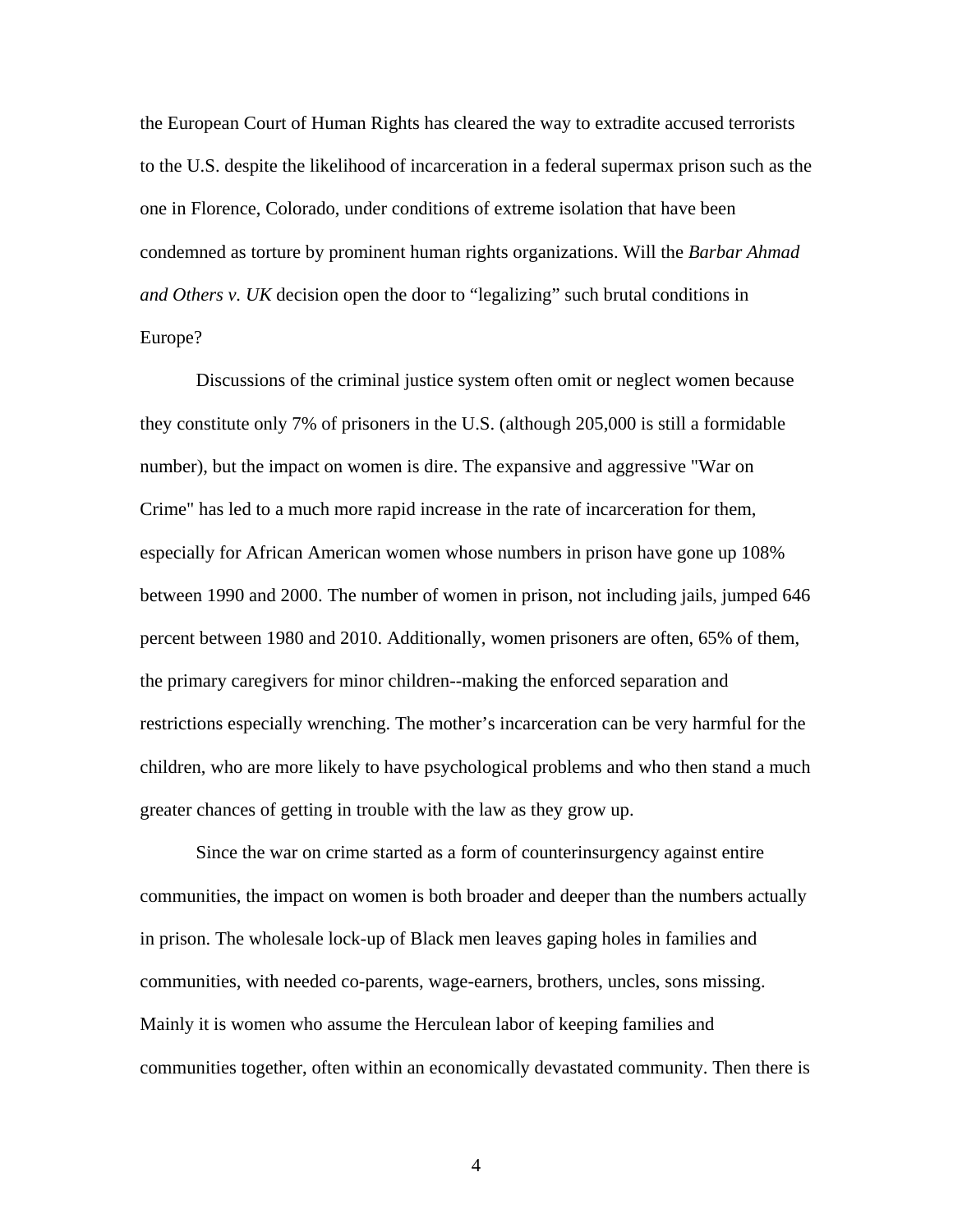the additional time, energy, and expense to make the arduous journeys to visit loved ones in prison, usually at great distance from the cities. As rough as it is to be in prison, the difficulties for those on the outside left to keep families together can be in many ways even more challenging.

This society is rife with violence against women. One-third of women in the U.S. have been raped, beaten, or stalked, which doesn't include the even more rampant issue of sexual harassment. The criminal justice system hasn't been and can't be the solution. Oriented toward punishment and often doing severe psychological damage, it only makes things worse. The public is mobilized around the classic racist image that white women have to be protected from Black men—a mythology that probably arose as a psychological inversion of the history of massive rape of Black women by white slave owners. But in reality, the overwhelming percent of sexual and physical assaults on women and children are perpetrated by intimate partners, or family members, or acquaintances. The racist fearmongering at the heart of the "war on crime" thus entails a massive misdirection away from approaches that would serve to protect women of all races: e.g., fostering and empowering women's organizations, safehouses and anti-rape centers, anti-violence counseling and workshops for men, mental health services, and overall community awareness and organizations around these issues. (For examples, see *The Revolution Begins at Home*, edited by Ching-In Chen, Jai Dulani, and Leah Lakshmi Piepzna-Samarasinha).

The situation for women is at the heart of that for oppressed communities overall. The "War on Crime" was created to turn back the advances of power to the people and self-determination for the oppressed, and it functions to keep those communities in a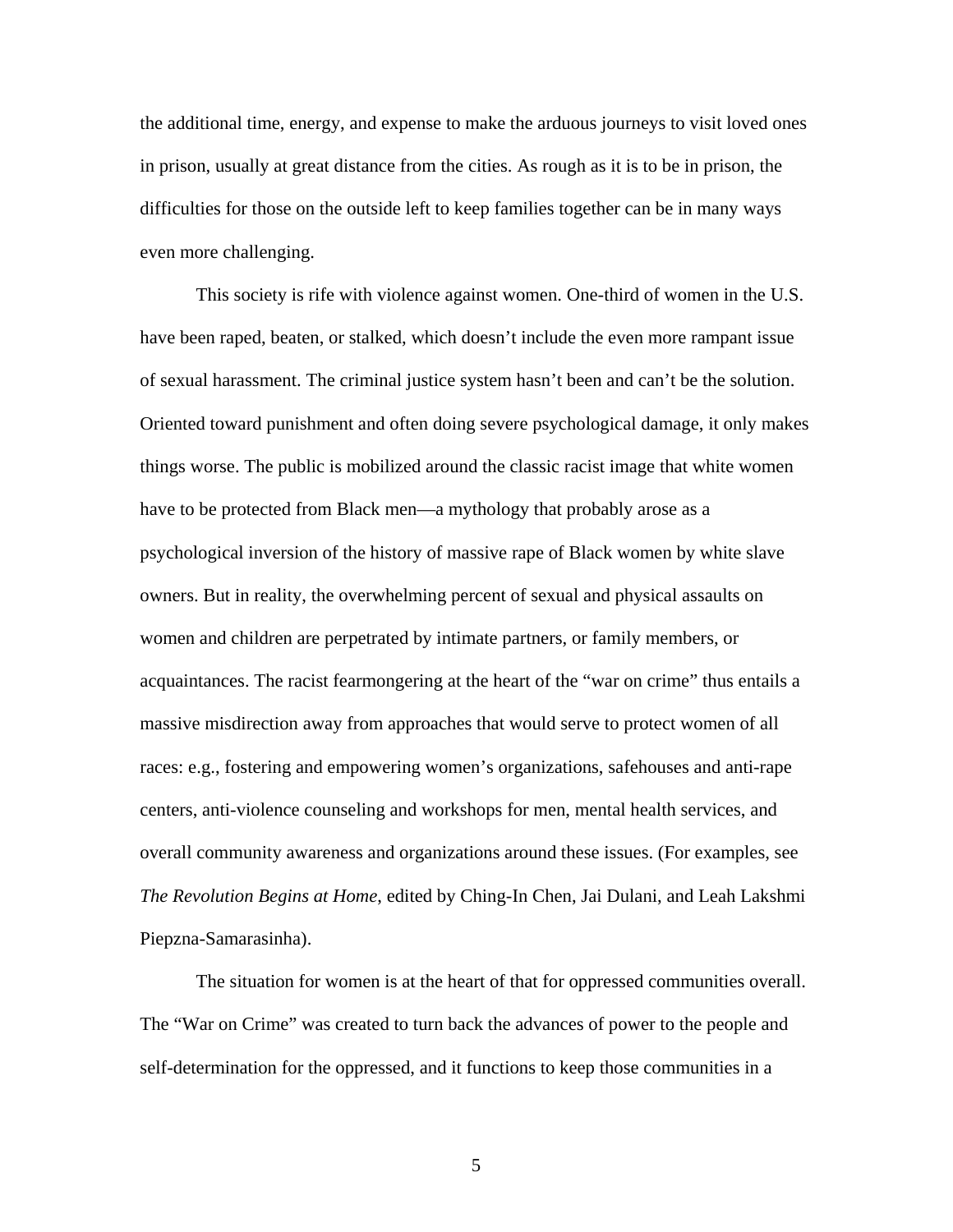perpetual state of chaos and agony. Our concern isn't solely for the 2.3 million human beings locked away but is centered even more in what it takes to build safer, healthier, and ultimately flourishing communities.

Political repression and mass incarceration have been joined at the hip since the inception of both COINTELPRO and the "War on Crime." The connection is also embodied in the more than 100 political prisoners incarcerated as a result of struggles against oppression, many dating back from that period, and many involved in struggles against the racism and brutality of the criminal justice system. At the same time, the injustices and stark conditions have led many prisoners who weren't politically conscious when they were first incarcerated to go on to become insightful and committed activists. George Jackson was the most outstanding example; and hundreds, probably thousands, are involved in struggles for prisoner justice today.

It's no accident that those who came in as political prisoners often led in struggles for better conditions. One important example is to foster parent and children bonds, such as with MILK (Mothers Inside Loving Kids) in Virginia, and as the parenting center in NY State's women's prison at Bedford Hills. Another crucial example is AIDS. Back in the 1980s several political prisoners, along with conscious social prisoners, were able to see the urgent need and to initiate programs despite the climate of official neglect, to fight the epidemic that was well on the way to becoming the leading cause of death among prisoners. Rejecting the prevailing homophobia that led to terrible criminal neglect throughout the U.S., these PPs saw the urgent need to act and were able to propose programs based on the leading campaigns in the gay community. The PPs orientation toward grassroots organizing and bottom-up mobilization fit perfectly with the *peer*